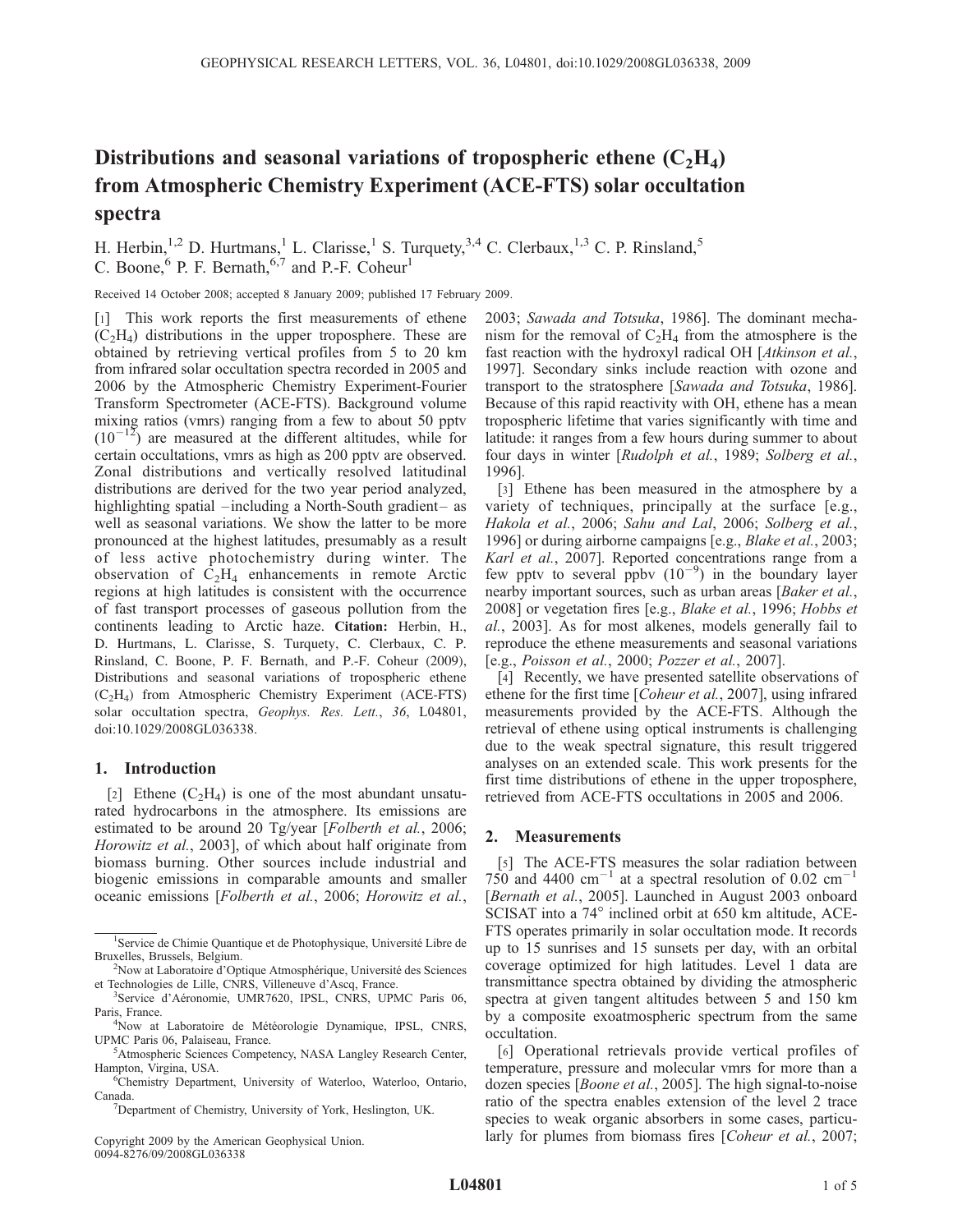

Figure 1. Example of ethene spectral signatures in an ACE-FTS spectrum around 9 km tangent altitude, measured at  $26.96^{\circ}$ N,  $101.79^{\circ}$ E on April 28, 2005. The black line represents the measured spectrum and the coloured lines the molecule-by-molecule simulations in the spectral window. The dark blue rectangle identifies the spectral microwindow used for the retrievals and the dotted arrows the position of the dominant ethene lines in it.

Dufour et al., 2006, 2007; Rinsland et al., 2006, 2007a, 2007b].

[7] For this work, we rely on the same retrieval method as described by *Coheur et al.* [2007]. The spectral window 949.86–950.88 cm<sup>-1</sup>, which includes the  $C_2H_4$   $\nu_7$  vibrational band, was chosen in order to handle a larger set of data. Unapodized spectra are analyzed, with an appropriate instrument line shape function [Boone et al., 2005]. The line parameters are from HITRAN 2004 including all recent updates [Rothman et al., 2005]. In the retrieval process, the temperature and pressure profiles are fixed to their values from the ACE-FTS operational processing (version 2.2). The trace gas profiles are similarly taken from version 2.2., but are readjusted, along with those for ethene, for all interferers in the microwindow. The retrievals are performed considering all spectra between 5 and 20 km tangent height.

#### 3. Discussion

[8] Ethene vertical profiles have been successfully retrieved for about half of the ACE-FTS occultations in the two years period considered. This means that for at least the other half the signal was too weak to be detected and the retrieval failed. Overall, this translates to a total of 4292 measurements around 14 km and 2176 around 6 km, where observations are frequently affected by clouds.

[9] The  $C_2H_4$  contribution to the spectra is illustrated in Figure 1 for a measurement at Northern tropical latitude, representative of a relatively elevated vmr (92 pptv) around 9 km. We find that a value of 20 pptv is close to the detection threshold at all altitudes in the troposphere, similar to that of other remote-sensing techniques and significantly higher than that of *in-situ* air sampling measurements, which can detect vmrs as low as 3 pptv [Blake et al., 2003]. The lowest values retrieved in this work for  $C_2H_4$  are not very reliable (error of 100% or larger) while for higher concentrations, the detection is unambiguous (see Figure 1)

and the estimated errors on the retrieved profile do not exceed 40%.

[10] In order to display the ethene distributions and considering the restricted geographical coverage provided by the ACE-FTS, we have accumulated the retrieved vmrs for the two years (Figure 2). The zonal distribution around 6 km is shown in Figure 2 (top), with vmrs interpolated on a  $5^{\circ}$  latitude by  $10^{\circ}$  longitude grid. The majority of vmrs are well below 100 pptv, except for some localized grid boxes, which show enhancements above 140 pptv. The air masses with elevated  $C_2H_4$  concentrations are likely due to the outflow of continental pollution plumes by rapid lofting processes, whereas lower concentrations result from the horizontal and vertical mixing of sources on timescales not exceeding the ethene lifetime. Overall, we note that the lower values retrieved from the ACE-FTS spectra are within the range of those generally reported from aircraft measurements in the free troposphere [Pozzer et al., 2007, and references therein; Blake et al., 2003]. The observation of enhanced ethene in the upper troposphere is also consistent with earlier observations of urban pollution [Blake et al., 2003] or biomass burning plumes [Pickering et al., 1996]. Figure 2 (bottom) shows the average latitudinal trend of the ethene profiles for three altitudes (around 6, 8 and



**Figure 2.** (top) Zonal distribution of  $C_2H_4$  around 6 km in the troposphere, for the entire 2005 and 2006 dataset. (bottom) Latitudinal trends of the  $C_2H_4$  vmrs (pptv) around 6, 8 and 14 km obtained by averaging the retrieved values in 20 latitude bins. The error bar is one standard deviation divided by the square-root of the number of observations.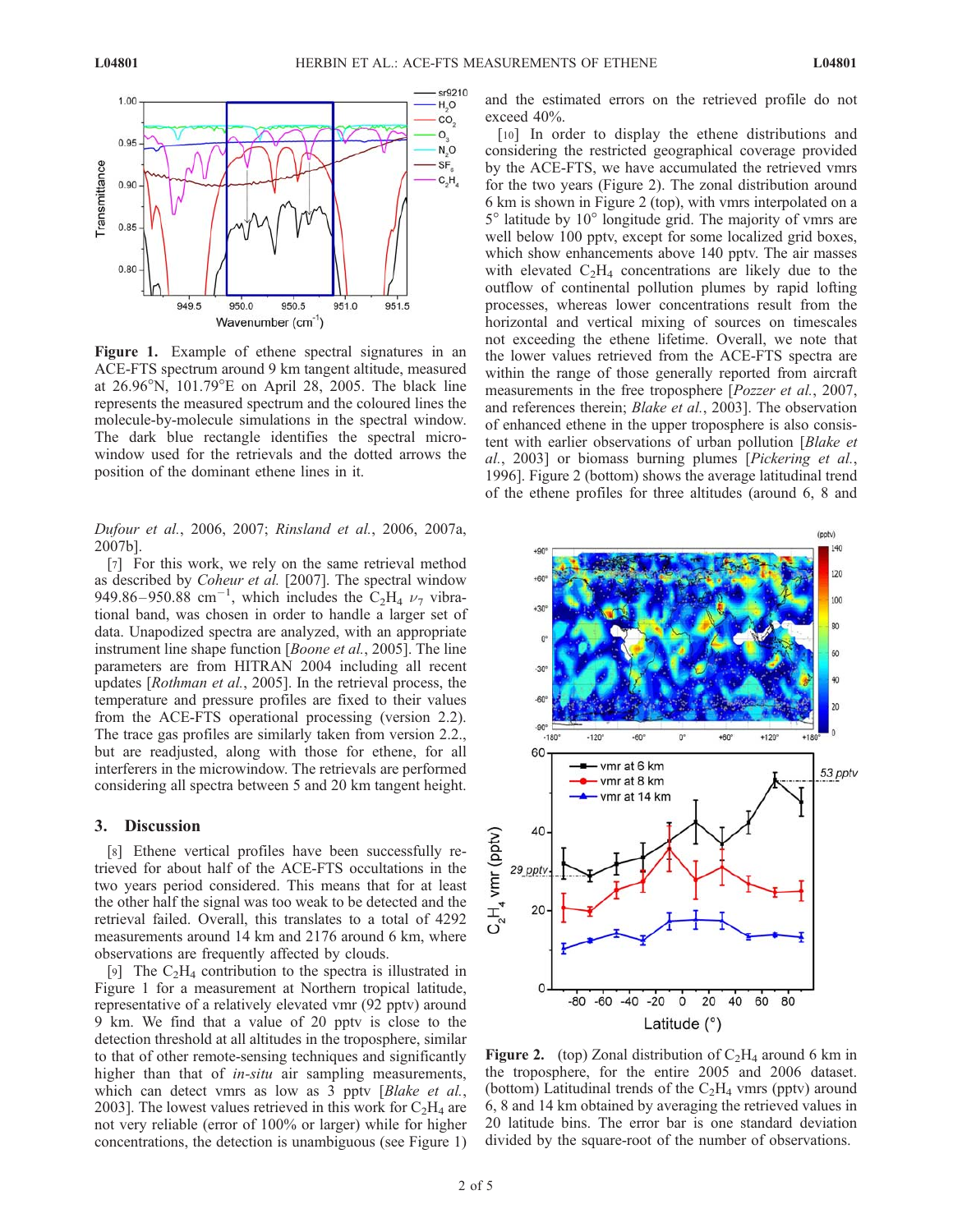

Figure 3. Time series of the  $C_2H_4$  mixing ratio (pptv) around 6 km, for the (left) 45–90°N and (right) 45–90°S latitude bands. The grey lines represent the statistical error from the retrieval. The red curves are sine functions adjusted to go through the measured data, with mean values, amplitude (A) and annual offset as fitted parameters.

14 km), considering the entire 2005-2006 dataset, thus minimizing but not fully removing the effects of seasonal variations, as discussed below. For Figure 2 (bottom), the measurements were averaged in  $20^{\circ}$  latitude bins, with the one standard deviation of the ensemble of values divided by the square-root of the number of observations being provided as an estimate of the variability. Around 6 km, we observe a latitudinal gradient, with an average vmr in the Arctic about 50% higher than in the Antarctic. The concentrations progressively decrease with increasing altitude, following the tropopause height, and larger concentrations are found in the tropical upper troposphere.

[11] Ethene time series are shown in Figure 3, again around 6 km, for the  $45-90^\circ$  latitude bands in both hemispheres. The shapes of the seasonal cycles, shown by the curves in Figure 3, are modelled with a sine function with the mean value and amplitude as principal fitted parameters. The derived mean vmrs over the two years are  $49 \pm 2$  and  $38 \pm 3$ , for the 45-90°N, and 45-90°S latitude bands, respectively, thus confirming the North/South gradient already apparent in Figure 2 at the same altitude. It should be stressed that these average vmrs remain likely biased towards high values due to the difficulty in measuring low concentrations with the ACE-FTS. As apparent from Figure 3, the amplitude of the seasonal cycle in the southern hemi-



**Figure 4.** (left) Example of retrieved  $C_2H_4$  profiles from the same occultation as in Figure 1 and comparison with other carbon tracers. (right) Relationship between the  $C_2H_4$  and  $C_2H_2$  vmrs around 6 km in the troposphere, considering all measured data points. The red curve is obtained by fitting a line through the data points, weighted by their respective uncertainties. The equation of the linear regression, the number of points (N) and the corresponding correlation coefficient R are given in the upper left corner.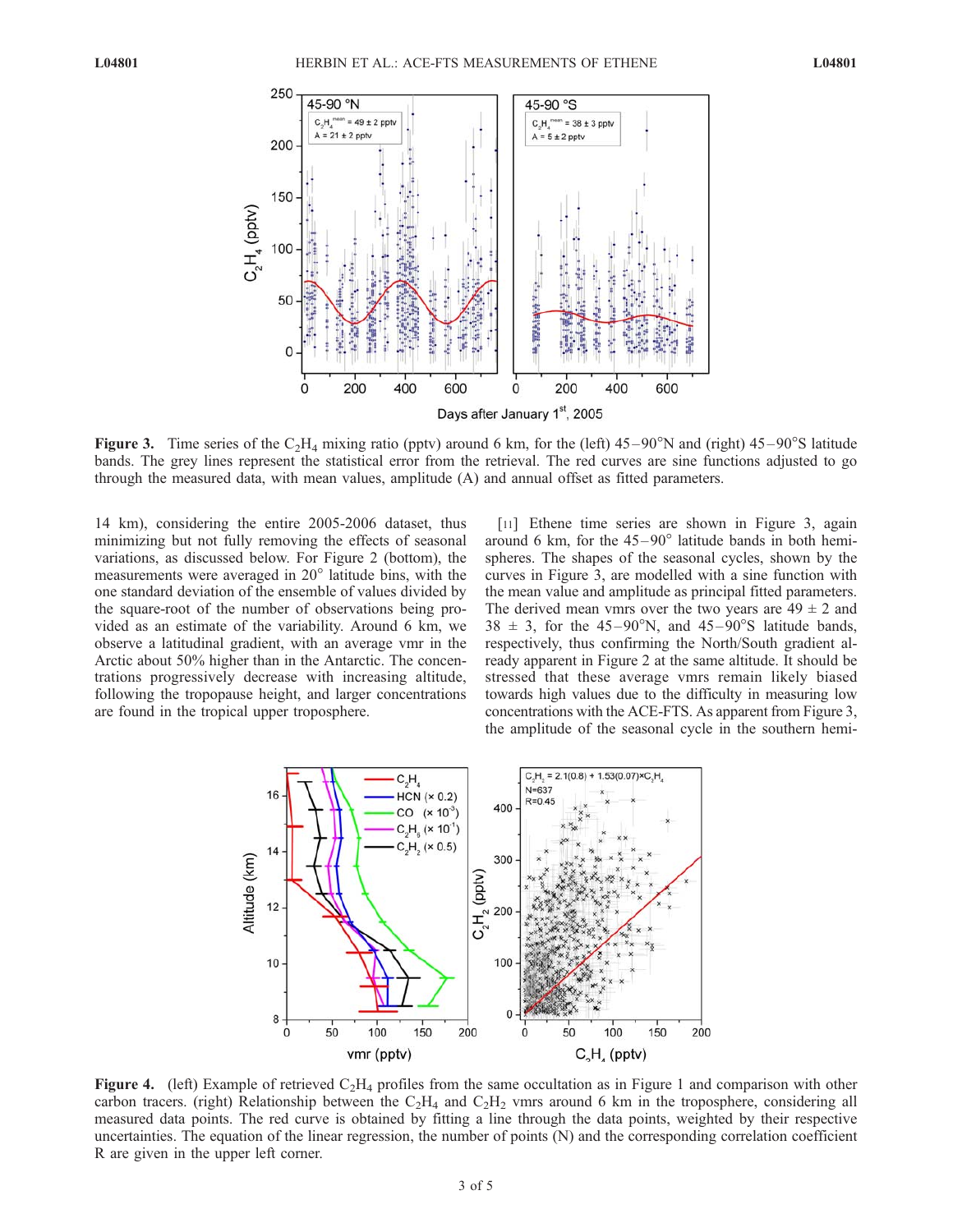sphere is weak (5  $\pm$  2 pptv for the 45–90°S band) and questionable in light of the high variability of the individual measurements. It is larger in the northern hemisphere (21  $\pm$ 2 pptv for the  $45-90^{\circ}$ N band) and especially at higher latitudes, although clearly existing at mid-latitudes also (a value of  $14 \pm 3$  pptv is calculated for the  $30-60^{\circ}$ N band excluding the Arctic). For the two bands shown in Figure 3, low mixing ratio values prevail during the summer months and elevated mixing ratios in winter, with minima and maxima found around the summer and winter solstices, respectively. No seasonal variations are observed in the tropics. To our knowledge, these spatial and temporal variations in the upper troposphere have never been reported before and show general qualitative consistency with ground measurements [Hakola et al., 2006, and references therein; Sahu and Lal, 2006].

[12] From the spatial and seasonal variations displayed in Figures 2 and 3 we conclude that larger  $C_2H_4$  mixing ratios are found in northern high latitudes during winter, with maxima close to those of the highly polluted local plumes found at tropical and mid-latitudes. The average winter maximum vmr for the  $60 - 90^{\circ}$ N band (not shown) is indeed well above 50 pptv, with several values reaching 200 pptv. The observation of such enhancements for the short-lived  $C<sub>2</sub>H<sub>4</sub>$  molecule in the remote Arctic region likely originates from the uplift of continental pollution, from North America, Asia and Europe, followed by poleward transport [Stohl, 2006]. Subsequent descent of these air masses down to the lower troposphere is considered to be one of the main transport pathways which results in a high-level of pollutants within the Arctic haze that regularly occurs in winter and early spring [Law and Stohl, 2007, and references therein]. From this point of view, it is interesting to note that most ACE profiles with elevated  $C_2H_4$  concentrations at these high northern latitudes are correlated with enhancements of other pollutants, including carbon monoxide (CO), ethane  $(C_2H_6)$  and ethyne  $(C_2H_2)$  and occasionally HCN (Figure 4), suggesting in this case a biomass burning origin [Rinsland et al., 2007a]. However, we find a moderate correlation between  $C_2H_4$  and these tracers on a global scale at 6 km in the troposphere, as illustrated in Figure 4 (right) by the correlation with  $C_2H_2$ .

### 4. Conclusions

[13] Distributions of  $C_2H_4$  in the upper troposphere (5 to 20 km altitude range) have been obtained from the ACE-FTS infrared satellite measurements in 2005 and 2006. Despite poor geographical coverage, especially in the tropics, zonal and latitudinal distributions have been gathered and analyzed. We have found that the  $C_2H_4$  mixing ratios in the troposphere are characterized by a north to south gradient, with seasonally average values larger by 10 pptv at northern as compared to southern mid and high latitudes (49  $\pm$  1 and 38  $\pm$  3 pptv). The amplitude of the seasonal cycle was found to be largest in the northern hemisphere, with derived seasonal peak values up to 70 pptv and individual concentrations up to 200 pptv at polar latitudes around the winter solstice. These enhancements in the remote Arctic upper troposphere likely originate from transported continental pollution plumes, as also revealed by a good correlation with CO,  $C_2H_2$  and  $C_2H_6$  in individual

profiles. More generally, we anticipate that these measured distributions of ethene will help in the modelling of chemical processes occurring in the upper troposphere, in particular over remote Arctic regions. The simultaneous high precision of ACE-FTS measurements of species with a range of atmospheric lifetimes offer the potential to use such chemical transport model predictions to quantify the location of the source region, the type of emission (relative contributions of biomass burning, biogenic, oceanic, and industrial sources), the age of the air in the observed parcel and their contributions to ozone production and air quality.

[14] Acknowledgments. The research in Belgium was funded by the Fonds de la Recherche Scientifique (FRS-FNRS, M.I.S. n°F.4511.08), the Belgian State Federal Office for Scientific, Technical and Cultural Affairs and the European Space Agency (ESA-Prodex arrangement C90-327). Financial support by the "Actions de Recherche Concertées" (Communauté Française de Belgique) is also acknowledged. C. Clerbaux and S. Turquety are grateful to CNES (Centre National d'Etudes Spatiales) for financial support. The ACE mission is supported primarily by the Canadian Space Agency (CSA) and some support was also provided by the UK Natural Environment Research Council (NERC). NASA Langley Research Center was supported by NASA's Atmospheric Chemistry and Modeling Program (ACMAP). P.F. Coheur and L. Clarisse are Research Associate and Scientific Collaborator with the F.N.R.S (Belgium).

#### References

- Atkinson, R., D. L. Baulch, R. A. Cox, R. F. Hampson Jr., J. A. Kerr, M. J. Rossi, and J. Troe (1997), Evaluated kinetic and photochemical data for atmospheric chemistry. Organic species: Supplement VII, J. Phys. Chem. Ref. Data, 28, 191-393.
- Baker, A. K., A. J. Beyersdorf, L. A. Doezema, A. Katzenstein, S. Meinardi, I. J. Simpson, D. R. Blake, and F. S. Rowland (2008), Measurements of nonmethane hydrocarbons in 28 United States cities, Atmos. Environ., 42, 170-182.
- Bernath, P. F., et al. (2005), Atmospheric Chemistry Experiment (ACE): Mission overview, Geophys. Res. Lett., 32, L15S01, doi:10.1029/ 2005GL022386.
- Blake, N. J., D. R. Blake, B. C. Sive, T.-Y. Chen, F. S. Rowland, J. E. CollinsJr, G. W. Sachse, and B. E. Anderson (1996), Biomass burning emissions and vertical distribution of atmospheric methyl halides and other reduced carbon gases in the South Atlantic region, J. Geophys. Res., 101, 24, 151 - 24, 164.
- Blake, N. J., et al. (2003), NMHCs and halocarbons in Asian continental outflow during the Transport and Chemical Evolution over the Pacific (TRACE-P) field campaign: Comparison with PEM-West B, J. Geophys. Res., 108(D20), 8806, doi:10.1029/2002JD003367.
- Boone, C. D., R. Nassar, K. A. Walker, Y. Rochon, S. D. McLeod, C. P. Rinsland, and P. F. Bernath (2005), Retrievals for the atmospheric chemistry experiment Fourier-transform spectrometer, Appl. Opt., 44, 7218 – 7231.
- Coheur, P.-F., et al. (2007), ACE-FTS observation of a young biomass burning plume: First reported measurements of  $C_2H_4$ ,  $C_3H_6O$ ,  $H_2CO$ and PAN by infrared occultation from space, Atmos. Chem. Phys., 7, 5437 – 5446.
- Dufour, G., C. D. Boone, C. P. Rinsland, and P. F. Bernath (2006), First space-borne measurements of methanol inside aged southern tropical to mid-latitude biomass burning plumes using the ACE-FTS instrument, Atmos. Chem. Phys., 6, 3463 – 3470.
- Dufour, G., S. Szopa, D. A. Hauglustaine, C. D. Boone, C. P. Rinsland, and P. F. Bernath (2007), The influence of biogenic emissions of upper-tropospheric methanol as revealed from space, Atmos. Chem. Phys., 7, 6119– 6129.
- Folberth, G. A., D. A. Hauglustaine, J. Lathière, and F. Brocheton (2006), Interactive chemistry in the Laboratoire de Météorologie Dynamique general circulation model: Model description and impact analysis of biogenic hydrocarbons on tropospheric chemistry, Atmos. Chem. Phys., 6, 2273 – 2319.
- Hakola, H., H. Hellen, and T. Laurila (2006), Ten years of light hydrocarbons  $(C_2 - C_6)$  concentration measurements in background air in Finland, Atmos. Environ., 40, 3621 – 3630.
- Hobbs, P. V., P. Sinha, R. J. Yokelson, T. J. Christian, D. R. Blake, S. Gao, T. W. Kirchstetter, T. Novakov, and P. Pilewskie (2003), Evolution of gases and particles from a savanna fire in South Africa, J. Geophys. Res., 108(D13), 8485, doi:10.1029/2002JD002352.